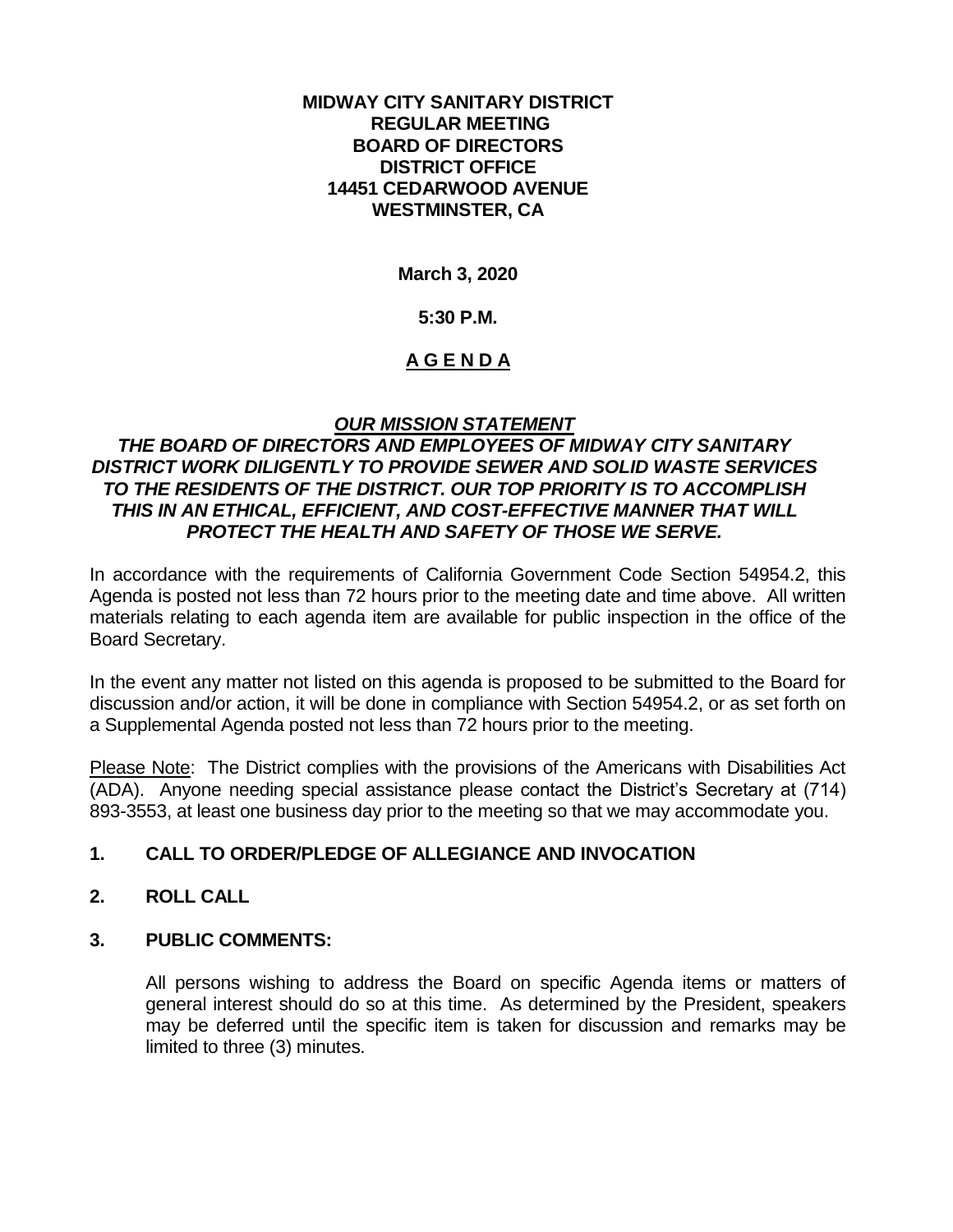# **4. APPROVAL OF THE MINUTES OF THE REGULAR MEETING OF FEB. 18, 2020**

# **5. APPROVAL OF EXPENDITURES**

A. Approval of Demands in the Amount of \$ 293,813.22

## **6. REPORTS**

The President, General Manager, General Counsel and other staff present verbal reports on miscellaneous matters of general interest to the Directors. These reports are for information only and require no action by the Directors.

- A. Report of President
- B. Report of General Manager

C. Report from the Orange County Sanitation District (OCSD) Meeting on February 19 and 26, 2020

## **7. CONSENT CALENDAR**

All matters listed on the Consent Calendar are considered routine and will be acted upon at the same time unless separate discussion and/or action is requested by a Board Member, the public, or staff.

None

## **8. OLD BUSINESS**

None

## **9. NEW BUSINESS**

A. Discussion and Consideration to Approve Purchase of New Tire Mounting Machine for Fleet Maintenance Department

B. Consider Approval of Fiscal Year 2019-2020 Budget Adjustments No. 1

C. Consider Establishing a Policy Regarding Board of Director Absences and Attendance at Meetings

## **10. INFORMATIONAL ITEMS**

None